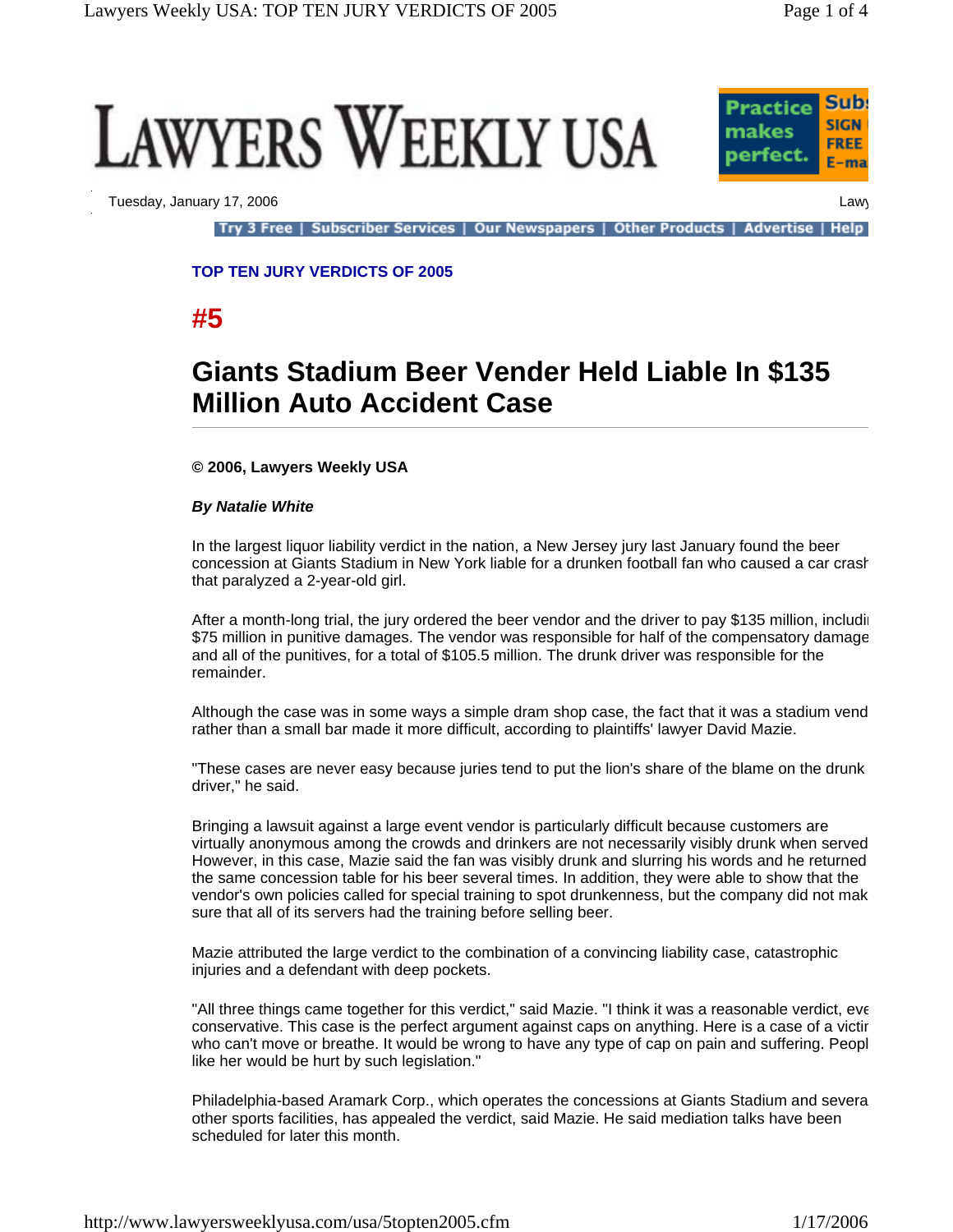# **Drunk As A Skunk**

Daniel Lanzaro was driving home from a Giants football game in October 1999 when he lost contro of his truck and slammed, head-on into a Toyota Corolla, paralyzing 2-year-old Antonia Verni from the neck down. Verni, now 8, is unable to move her arms or legs or breathe on her own and needs round-the-clock care.

While Lanzaro was drinking at the football game, the Vernis were picking out a pumpkin for Halloween.

Although stadium rules prohibit vendors from selling more than two beers at a time to one person, Lanzaro testified that he bribed one of the beer sellers with \$10 to ignore the rules. He said he bought six beers at halftime and that he had already drunk several before that.

Following the accident, Lanzaro's blood-alcohol level measured 0.266, more than twice the legal limit of .10. Lanzaro, who settled for his insurance limits of \$100,000, pleaded guilty and was sentenced to five years in prison, which he is currently serving.

### **Focusing Blame On The Vendor**

Clearly, a substantial portion of the blame rested with Lanzaro for driving while he was extremely drunk. But with the driver settled for his policy limit, Mazie focused on the responsibility of the beer vendor.

He showed the jury through documents and testimony that Aramark had created a "culture of intoxication" that contributed to the accident that robbed Antonia of her ability to move and breathe

"The name of the game here was selling beer, and that was the bottom line," he said.

Mazie said that one of the primary challenges for the plaintiffs was reconciling the inconsistencies i Lanzaro's accounts of how much he drank at the game. His versions varied significantly between what he said immediately after the accident and what he said in subsequent depositions.

"That was a concern because he was my primary witness," said Mazie. "But in the end, at trial, he was very honest. He said that he was guessing in the earlier statements. At trial he said, 'I know I drank a lot but I cannot tell you how much.'"

The defense argued that Aramark did nothing wrong. Witnesses said that the company has a twobeer limit and trains its employees to spot problems and refuse to serve those that are intoxicated.

But Mazie said internal Aramark documents and witnesses demonstrated that more than half the servers on duty that night never had the training. Over several years, the company logged thousands of violations, but few people were disciplined - an indication that the company was not serious about its policies.

"Another thing they were arguing was that tolerance was an issue," said Mazie. Because Lanzaro was a heavy drinker, Aramark claimed their employees could not tell he was intoxicated.

The plaintiffs responded to that argument by calling a toxicologist to testify that, with a blood alcohound level that was twice the legal limit at the time of the accident, there was little doubt Lanzaro would have showed signs of intoxication when he bought the beers at halftime. In fact, Lanzaro himself testified that he was slurring his speech by halftime and his brother and sister-in-law testified that they noticed he was showing signs of being intoxicated at halftime.

"They argued that they don't serve people who are visibly intoxicated, but we were able to show that they weren't very vigorous in enforcing that," said Mazie. "Their own witnesses testified that they do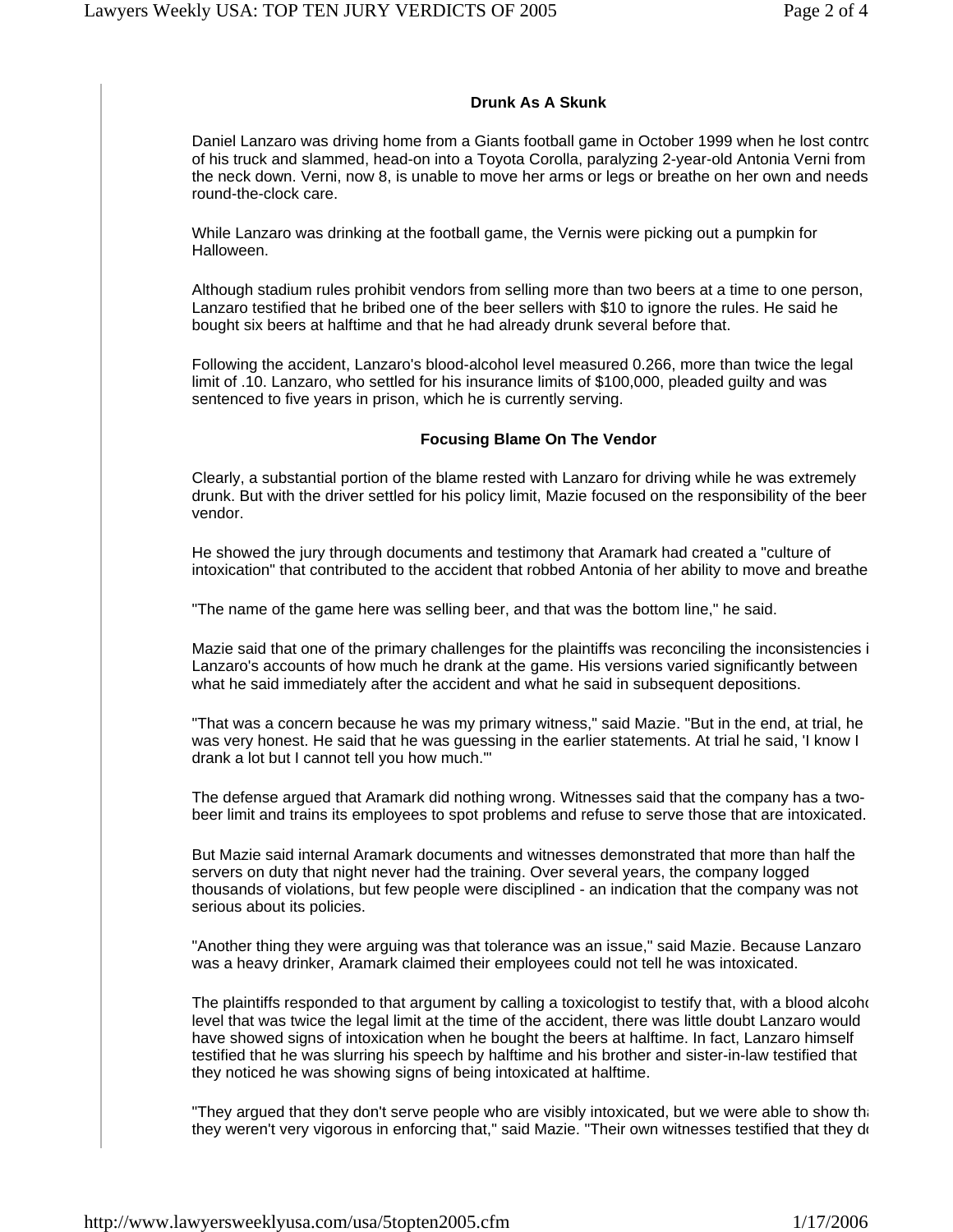serve people who are intoxicated and only refuse when people are causing a problem. It comes down to the bottom line. They want to sell as much beer as possible. The bottom line is making a buck. That's why punitives were so high in this case."

The plaintiffs also noted that several years of Aramark records went missing, prompting the judge t tell jurors they could infer that the evidence would have been bad for the defense, Mazie said.

"Everything came together in our case to establish this culture of intoxication," he said.

In a bizarre setback, a half-hour of the trial has had to be reconstructed for the record because the tape recorder in the courtroom was not turned on during jury instruction, said Mazie.

"It was a critical part of the trial because it was during the charge to the jury on the punitive damages," Mazie said.

Fortunately, much of the charge was preserved in writing because the jury had asked for clarificatio and received some of its instructions in writing, he said.

Using the written jury instructions and testimony from lawyers, the missing half-hour was reconstructed and is under review.

Antonia's parents, Ronald and Fazila Verni, said they plan to use some of the award for stem cell research that might some day provide information useful in curing cases such as their daughter's.

They also said they hope the verdict will force vendors to put in place policies to prevent people fro overdrinking and driving.

*Questions or comments can be directed to the features editor at*: bill.ibelle@lawyersweekly.com

**Verdict:** \$135 million

\$75 million in punitive damages.

**State:** New Jersey

**Type of Case:** Liquor liability

**Trial:** 4 weeks

**Deliberations:** 2 days

**Status:** On appeal. Mediation scheduled for January.

**Case Name:** Verni v. Lanzaro

**Date of Verdict:** Jan. 19, 2005

**Plaintiffs' Attorneys**: David A. Mazie and David Freeman of Nagel, Rice & Mazie in Roseland, N.J

**Defense Attorney**: Brian C. Harris of Braff, Harris & Sukoneck in Livingston, N.J.